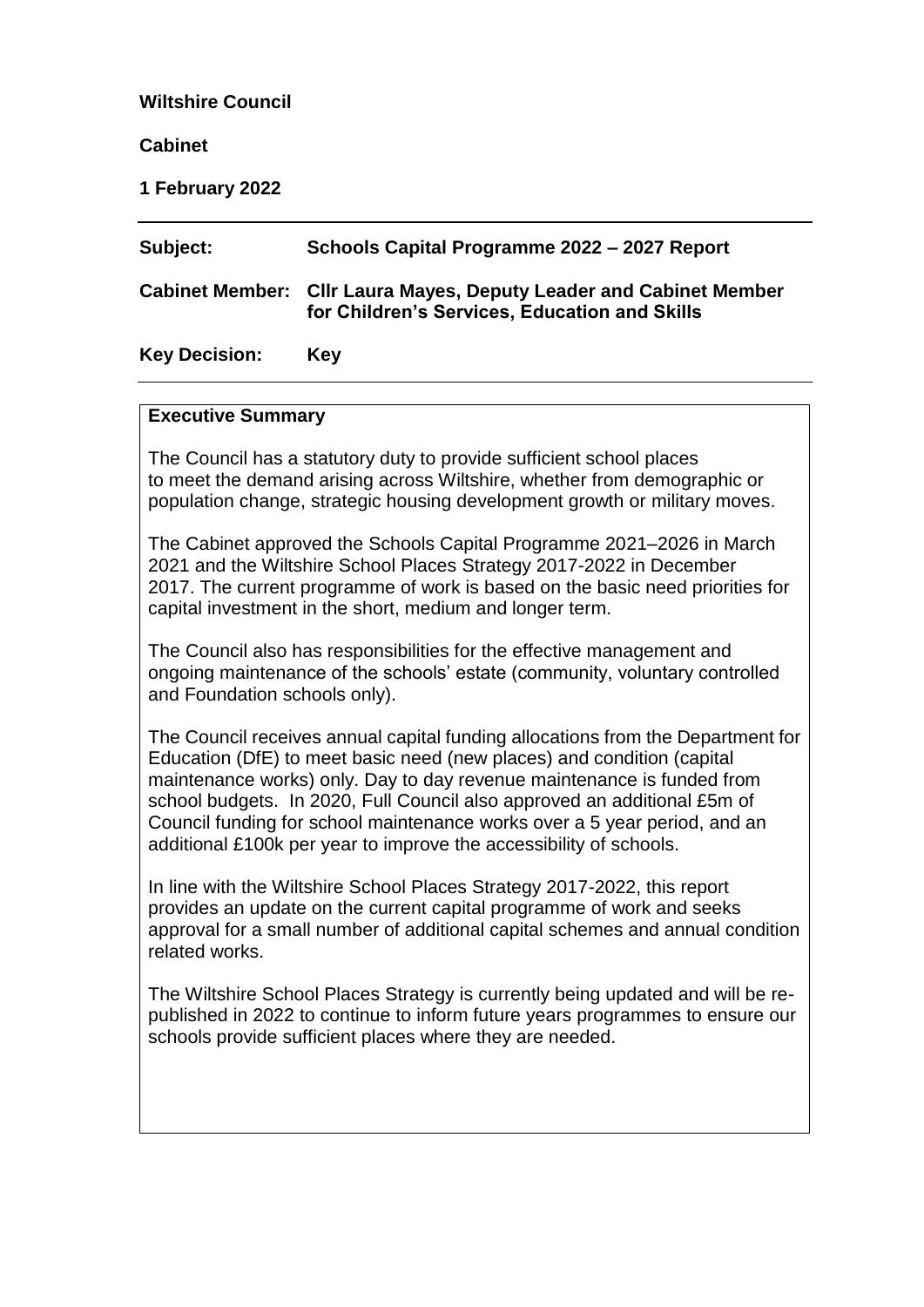## **Proposal(s)**

- To note the progress on previously approved schemes at Appendix A
- To consider and approve the new schemes, subject to planning approval and completed S106 agreements, requiring a total commitment of £4.17m as outlined at Appendix B.
- To approve the Schools Planned Maintenance Programme totalling £3m for 2022/23 as outlined at Appendix C.
- To authorise the Director of Education and Skills to invite and evaluate tenders for the projects described in this report, and, following consultation with the Cabinet Member for Children's Services, Education and Skills, to award the contract for the project (subject to approval of any necessary statutory proposals) and to authorise, in consultation with the Head of Estates and Development, in accordance with the relevant scheme of delegation (under Part 3 Section D1 of Wiltshire Council's constitution), the acquisition of all land (and the completion of any legal documentation) reasonably required in order to facilitate the Schools Capital Investment Programme.

## **Reason for Proposal(s)**

The Council has a statutory duty to provide sufficient school places to meet the demand arising across Wiltshire, whether from demographic or population change, strategic housing development growth or military moves.

The approved Wiltshire School Places Strategy 2017- 2022 and its Implementation Plan identifies the priority basic need schemes requiring capital investment in the short, medium and longer term and these latest proposals for inclusion in the Schools Capital Programme will enable the priority works to be progressed. The Council also has Landlord responsibilities for the effective management and maintenance of the schools (for which the Council is responsible) estate and the approved programme will enable urgent and priority repairs and maintenance projects to proceed.

**Terence Herbert Chief Executive**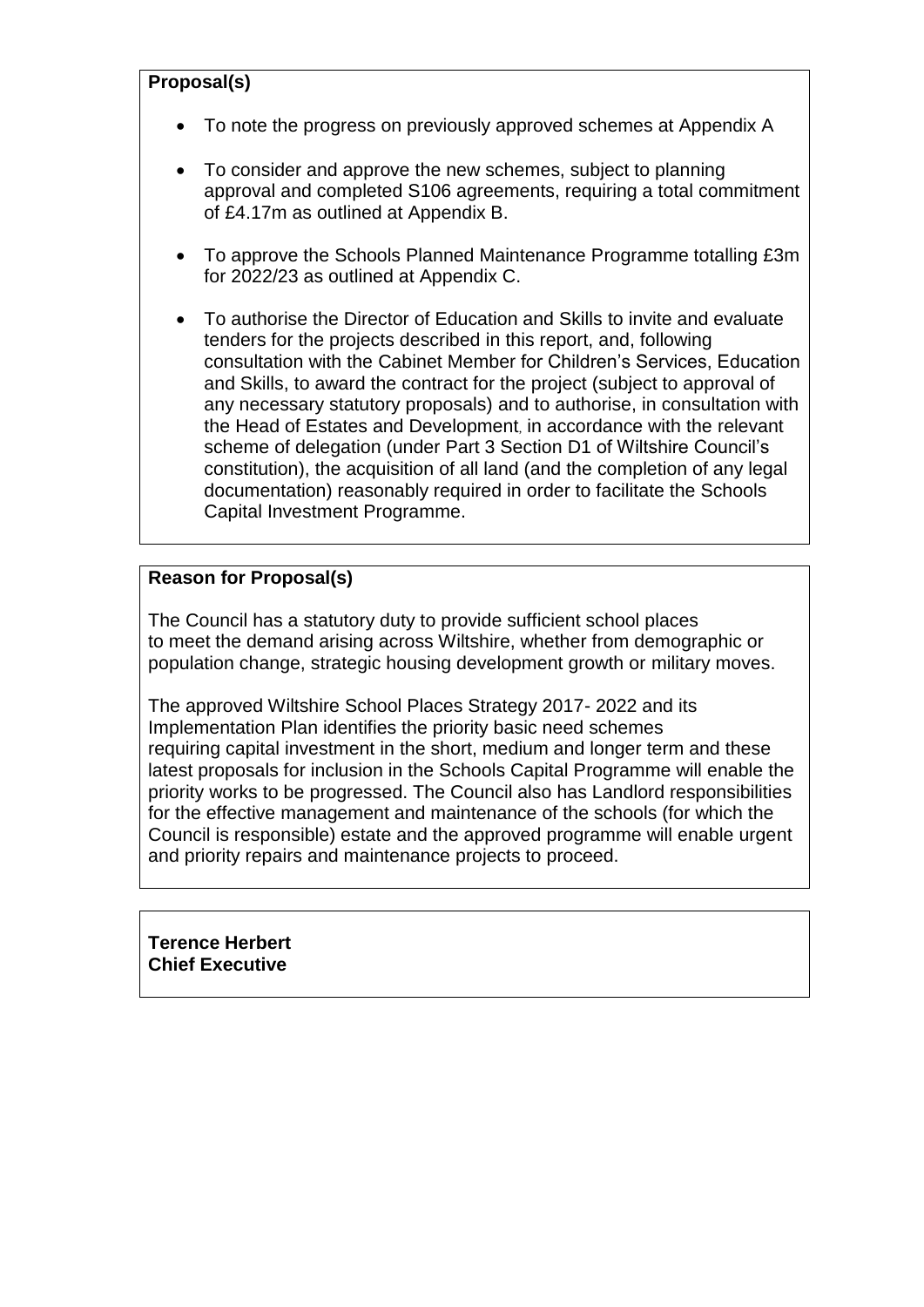| <b>Wiltshire Council</b> |                                                                                                                |
|--------------------------|----------------------------------------------------------------------------------------------------------------|
| <b>Cabinet</b>           |                                                                                                                |
| 1 February 2022          |                                                                                                                |
| Subject:                 | Schools Capital Programme 2022 - 2027 Report                                                                   |
|                          | Cabinet Member: Councillor Laura Mayes, Cabinet Member for Children's<br><b>Services, Education and Skills</b> |
| <b>Key Decision:</b>     | <b>Key</b>                                                                                                     |

#### **Purpose of Report**

1. To agree the Schools Capital Programme for 2022 – 2027. This paper addresses investment to improve the condition of maintained schools and expansion of mainstream schools. Investment in special school places and resource bases is not included in this paper.

#### **Relevance to the Council's Business Plan**

2. The Council has a statutory duty to provide sufficient school places to meet the demand arising across Wiltshire, whether from demographic or population change, strategic housing development growth or military moves. This programme is informed by the approved Wiltshire School Places Strategy and Implementation Plan 2017-2022 which clearly identifies the priorities for capital investment in the short, medium and longer term. Under the *Growing the Economy* priority Wiltshire Council's Business Plan mentions the need to provide school places for a growing population.

The Council also has responsibilities for the effective management and maintenance of the Councils schools' estate (community, foundation and voluntary controlled schools only). Schools need to be fit for purpose and safe for all site users.

#### **Background**

3. The Council receives annual capital funding allocations from the Department for Education (DfE) for basic need (new places) and condition (school capital maintenance). Capital maintenance relates to urgent and essential structural works e.g. roofs, walling, windows, drainage etc in addition to plant (electrical and mechanical works (heating/lighting etc)). All other day to day maintenance works and low level cost works are the schools' responsibility funded from their delegated or devolved funds.

It should be noted that the LA has not yet received confirmation of DfE maintenance funding for 2022/23 onwards. We are therefore assuming that funding for 2022/23 onwards will be a consistent with this years' allocation.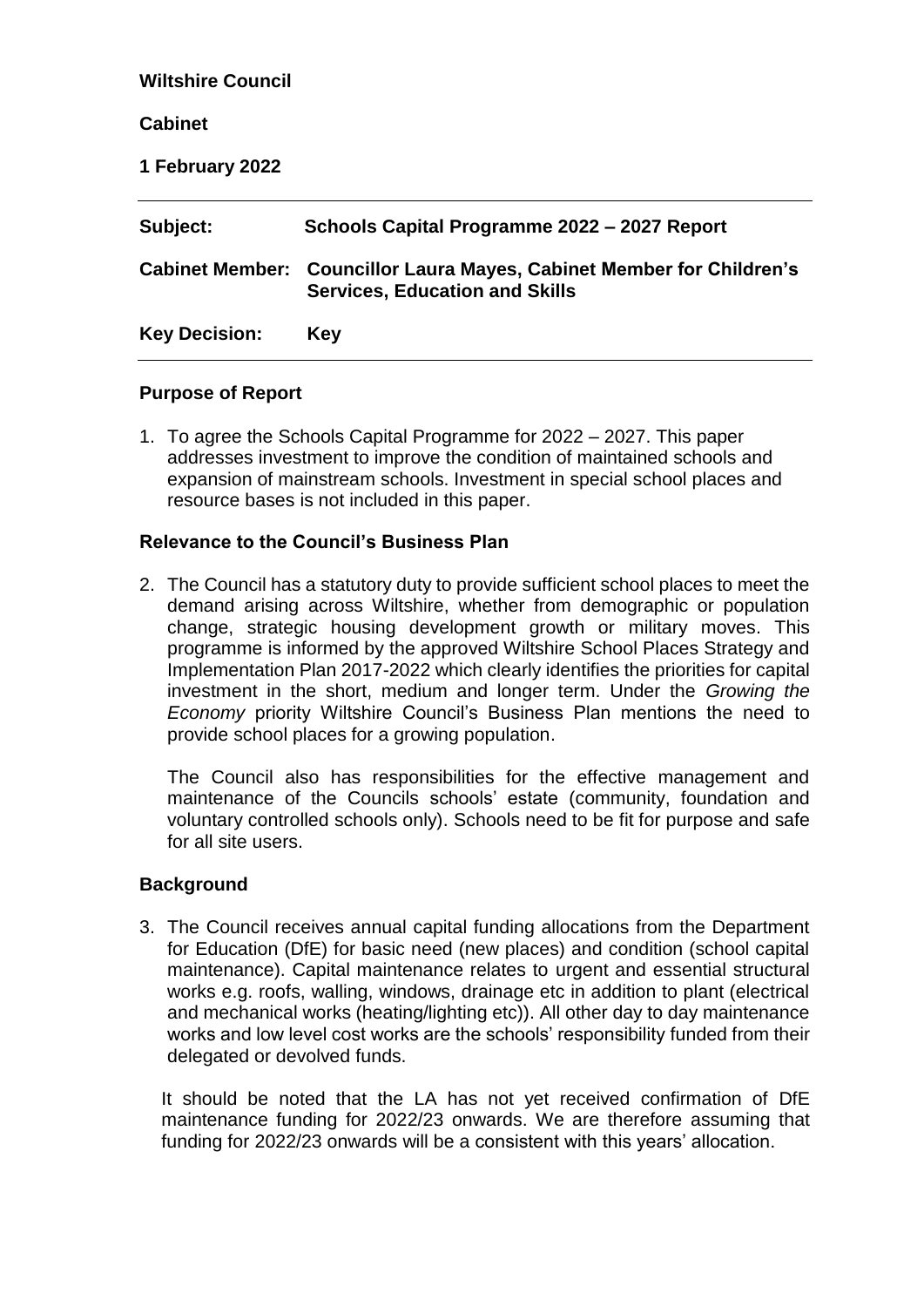The figures shown in Table 1 below, include the estimated DfE allocations and slippage from previous years on current schemes. Full Council on 25 February 2020 agreed to allocate a further £1m of Council funds each year for the 5 years from 2020/21 years to school maintenance. This will help to stem the decline of the school building stock and enable some of the historical backlog of works to be addressed. There is more information on this in paragraph 12.

Full Council in Feb 2020 also approved £100k a year over the next ten years to support the admission of pupils with disabilities to schools. This will fund ramps, handrails, accessible toilets and similar works to mainstream schools to support inclusion.

| <b>Description</b>                                     | 2022/23<br>£m | 2023/24<br>£m | 2024/25<br>£m  | 2025/26<br>£m | 2026/27<br>£m  | <b>Total</b><br>£m |
|--------------------------------------------------------|---------------|---------------|----------------|---------------|----------------|--------------------|
| Need<br>Basic<br>(sufficiency)*                        | 18.220        | 4.354         | 2.042          | 0.400         | 0.400          | 25.416             |
| School<br>Condition<br>Funding *                       | 5.057         | 2.800         | 2.700<br>2.750 |               | 2.650          | 15.957             |
| School<br>Capital<br>Maintenance<br>(Council<br>funds) | 1.000         | 1.000         | 1.000          | 0.000         | 0.000          | 3.000              |
| Stonehenge<br>School<br>replacement<br>block           | 3.342         | 0.750         | 0.053          | $\mathbf 0$   | $\overline{0}$ | 4.145              |
| and<br>Access<br>Inclusion                             | 0.100         | 0.100         | 0.100          | 0.100         | 0.100          | 0.500              |
| Total £m                                               | 27.719        | 9.004         | 5.945          | 3.200         | 3.150          | 49.018             |

Table 1 – Capital Funding for Schools (£m)

\*estimated based on previous years allocations

4. The Council also secures wherever possible, S106 developer contributions and will seek Community Infrastructure Levy (CIL) planning obligations for essential school infrastructure in areas of new housing development which are usually project or school specific. These are only included in the figures above where projects using Section 106 or CIL allocations are already approved and underway.

# **Main Considerations for the Council**

5. Wiltshire Council considered and approved a Schools Capital Investment Programme Report in March 2021. All of the major projects identified in that report are being funded by the DfE school capital allocations and/or S106 contributions and a progress report can be seen at Appendix A.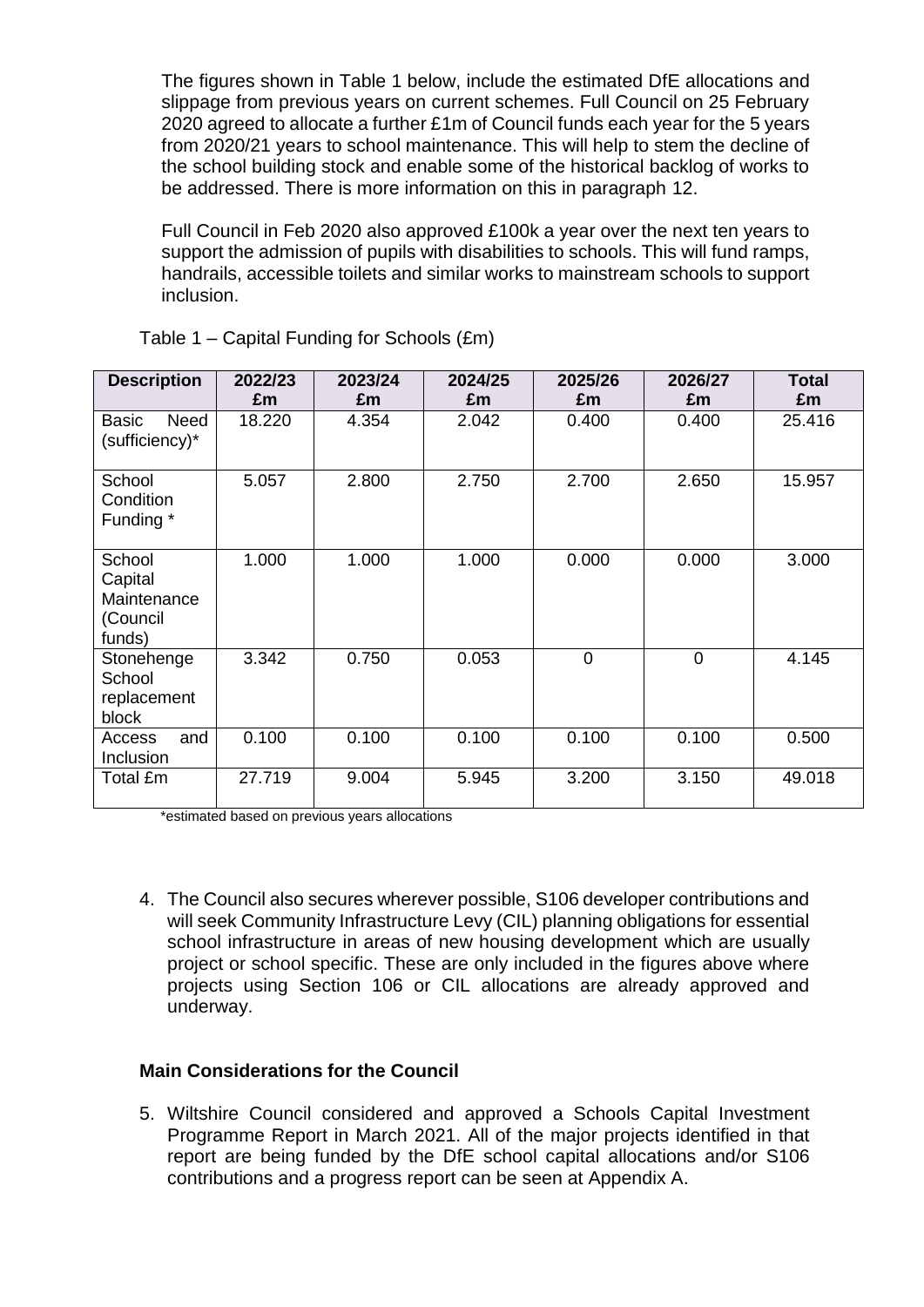The School Places Strategy (SPS) identifies the demand for additional school places across Wiltshire. The SPS provides a 'snap-shot' in time and pupil projections are reviewed on a regular basis. The SPS is being updated and following consultation will be published later this year.

#### Basic Need (Mainstream)

6. Demand for school places is influenced by a number of factors including changes in the birth rate, migration (inward and outward), housing development, the economic situation, parental preference etc and in Wiltshire specifically, military moves have a significant impact.

Cabinet approved and committed the majority of the school capital projects at its meetings in January 2018, February 2019, March 2020 and March 2021 and many of those projects are either now complete or underway to ensure the Council meets its obligation to provide sufficient school places and to ensure where at all possible that parents get a place at a preferred school, as identified at Appendix A.

7. There are a small number of new projects that have been identified as a priority in the last 12 months that now require approval and inclusion within the programme. They will be largely funded by S106 developer contributions specific to the schools concerned. These new projects can be found at Appendix B.

Section 106 contributions are secured from developers through planning obligations, where there is an increase in demand for school places arising from housing development and local schools are at capacity. Some projects can progress once the funding is received, however in many cases where the Council is 'pooling' contributions it may be the case that we have to wait to secure additional sums before projects can be started. Since 2013 the Council has received approximately £50m in Section 106 contributions for new school places.

New school builds linked to housing development are not started until planning approval has been given for the development and the housing developers have commenced on site. The first trigger payment for additional school places is usually required on commencement of development so the Council receives 50% of the funding up front and 50% part way through the development. For larger developments the payments can be phased over more payments.

- 8. The birth rate in Wiltshire has been dropping for the last few years, in some areas this has been balanced by new housing, but the trend overall is downwards particularly in rural areas. The largest cohorts entered primary schools in between 2015 and 2018 and will therefore feed through into secondary schools from September 2021. The pressure on places will therefore be on the secondary sector over the next few years rather than primary.
- 9. In some areas, where sites have been secured for new primary schools on new housing developments, the drop in the birth rate may mean that the new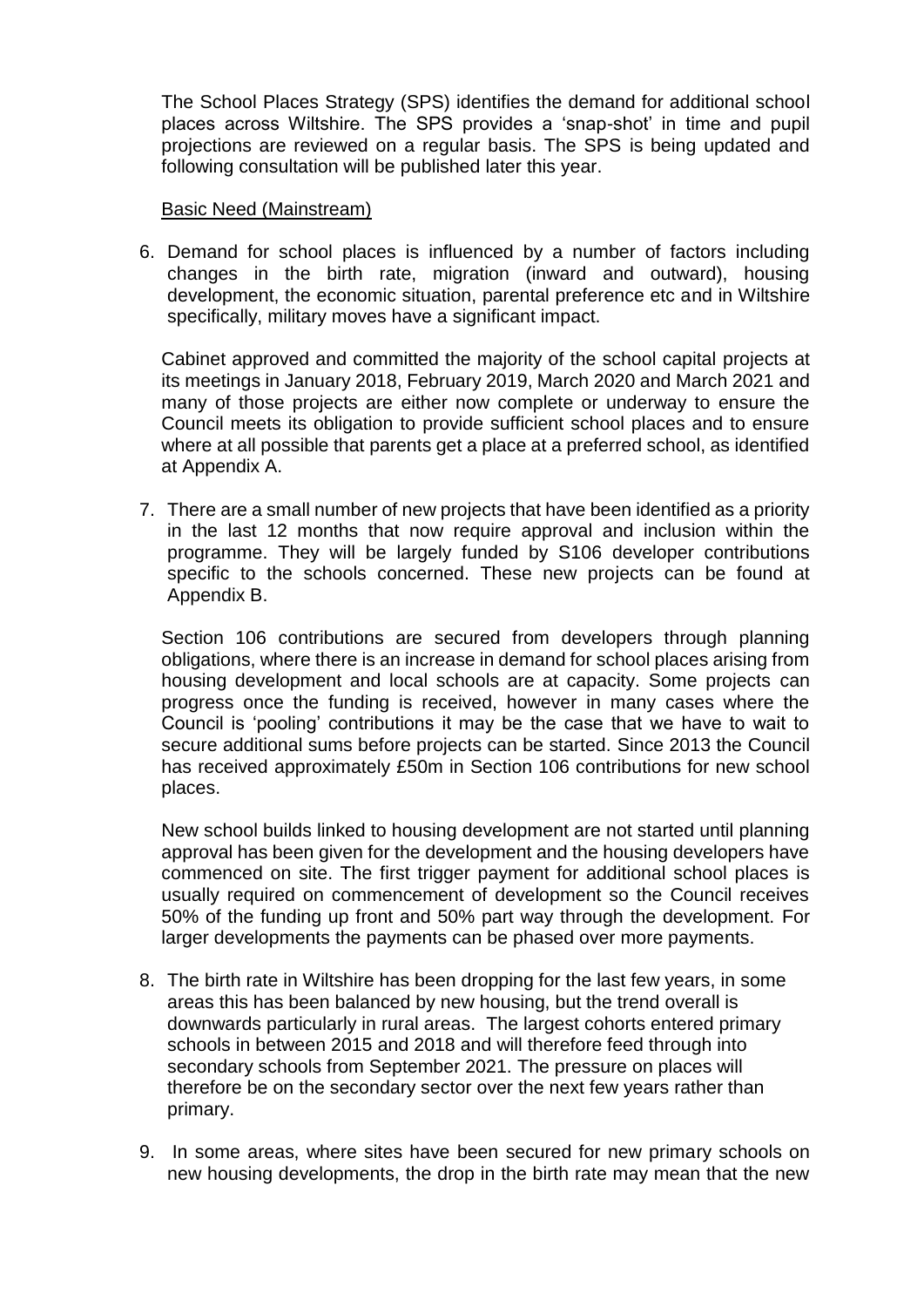school is not required immediately. As all new schools need to open as Academies, the Council will need permission from the DfE to bring a school forward. The DfE will not agree to open a new school unless the Council can demonstrate that there are sufficient local pupils to make it financially viable without having a detrimental impact on numbers in existing schools. The land for new schools is secured through Section 106 agreements which usually allow at least 10 years for a site to be developed before it would need to be returned to the developer.

## Stonehenge School Project

- 10.The Strategic Assets and Facilities Management Service identified that the lower school block at Stonehenge school requires complete replacement. The building is end of life, in very poor condition and beyond economical repair. Full Council at its meeting on 23 February 2021 approved £3m of Council funding, to be used with £1.5m DfE maintenance grant, to enable this project to go ahead. Once the replacement block has been completed, the old block will then be demolished and turned into a sports pitch.
- 11.Costs on this project have increased significantly since they were estimated in 2020. Increased global demand in the construction sector, combined with the multiple and complex impacts of the pandemic, Brexit and logistic issues, have resulted in unprecedented shortages, delays and ultimately, increased prices of materials and labour across the economy. The amount of asbestos to be removed from the old building was also underestimated and Sport England requirements for the specification of the new sports pitch has increased costs. Therefore, an additional £1.5m of existing DfE grant funding will need to be added to the project budget to enable this very high priority project to proceed. Approval to do so is sought alongside the new projects in Appendix B.

## **Maintenance**

12.In addition to basic need (growth related) capital projects, there is a significant backlog of priority capital repair and maintenance schemes in those schools for which the Council remains responsible.

In March 2021, Cabinet approved a list of 41 large planned maintenance projects including roof replacements, full rewires and heating system replacements. These projects, with the exception of 4 which have been deferred to 2022/23, have been successfully completed despite Covid-19 restrictions and the rising cost of materials. In addition, £800k was set aside to fund reactive/emergency works including those identified through ongoing servicing. This has resulted in 72 additional projects at schools, ranging from boiler replacements to drainage works. This has been well received by schools as issues raised are being dealt with immediately.

13.Condition surveys of schools are all being updated, with nearly half having been undertaken in the last two years. The remainder will be completed over the next 2 years. This will then be followed by a rolling programme where all schools are surveyed every five years.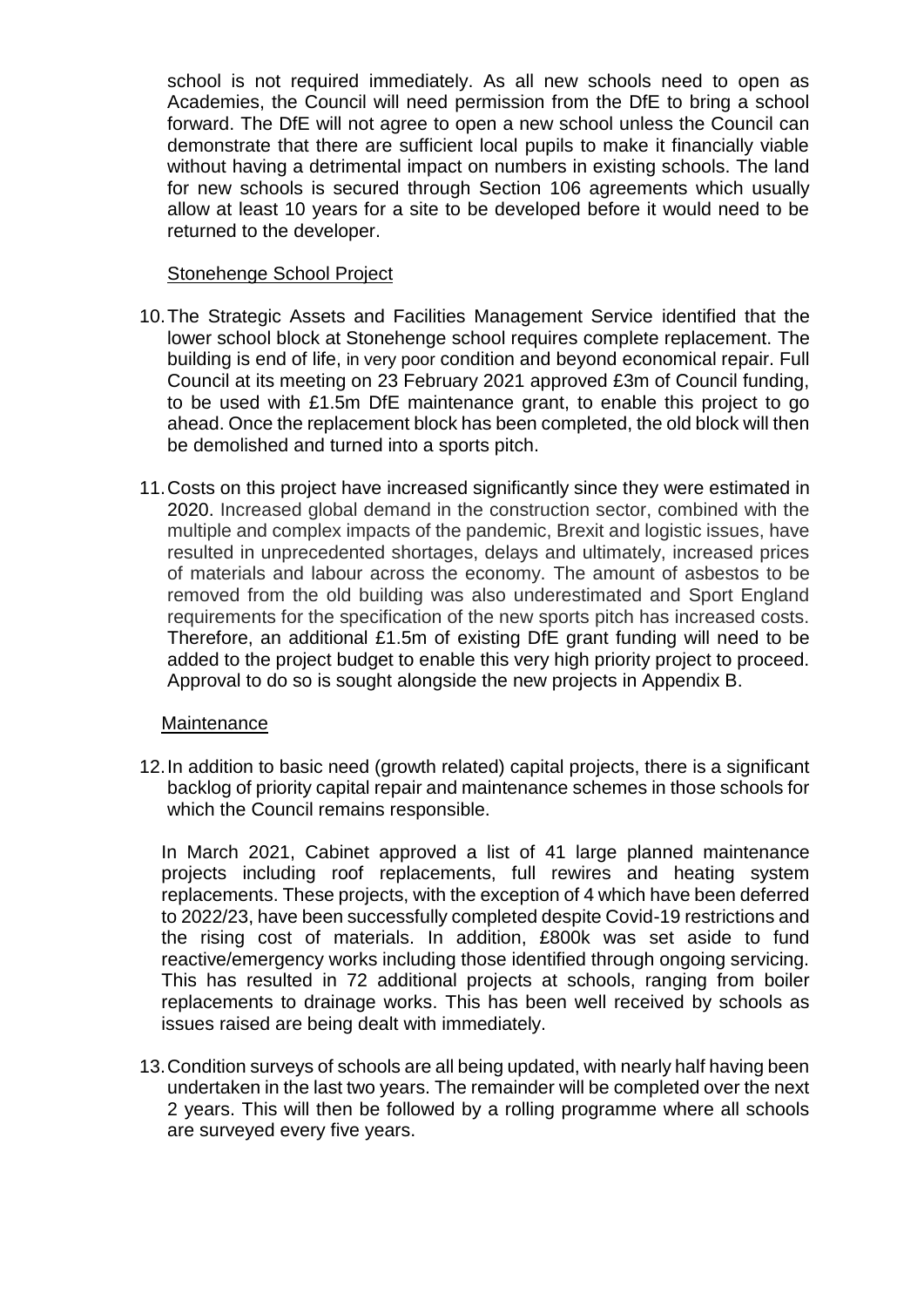Condition surveys identify work that is required along with the priority of the work, when it should be completed and an approximate cost. The newly completed surveys have identified additional works and added to the backlog, with the total works required in schools increasing from £14.2m last year to £15.6m now, this is despite investment of £3.5m over the last year on the projects mentioned above.

When determining the works to be addressed in 2022/23, the Strategic Assets and Facilities Management Service provide a list of priority works across all schools that the LA remains responsible for and in view of the limited resources available only the highest priority maintenance works are included. This does mean that not all priority works can be funded in any year. Table 2 overleaf shows the £15.6m of remedial works identified on school condition surveys by the year in which works were/are recommended to be completed.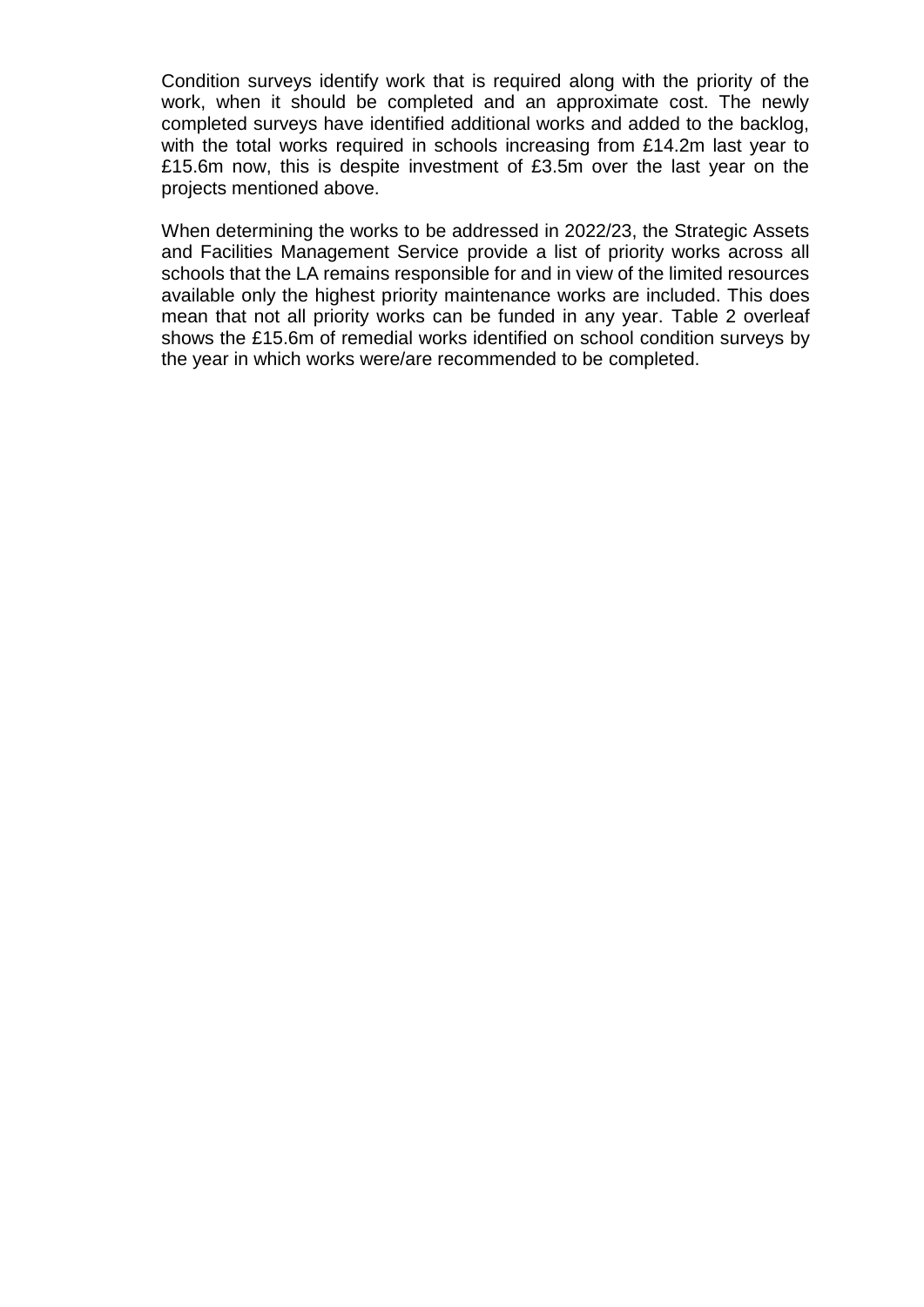| Table 2 – Value of remedial works identified in condition surveys still outstanding, by year of identification and type of works $(E)$ |  |
|----------------------------------------------------------------------------------------------------------------------------------------|--|
|                                                                                                                                        |  |

|                       | 15/16 $(E)$ | 16/17 (£) | 17/18 (£) | 18/19 (£) | 19/20 (£) | $20/21$ (£) | $21/22$ (£) | $22/23$ (£) | $23/24$ (£) | Total      |
|-----------------------|-------------|-----------|-----------|-----------|-----------|-------------|-------------|-------------|-------------|------------|
| Ceilings              | 4,819       | 25,799    | 28,268    | 233,795   | 57,940    | 48,508      | 1,875       | 8,186       | 35,904      | 445,093    |
| Electrical            | 6,351       | 87,567    | 147,833   | 162,715   | 337,733   | 110,143     | 29,089      | 1,031,953   | 616,269     | 2,529,654  |
| External              |             |           |           |           |           |             |             |             |             |            |
| Areas                 | 10,881      | 178,301   | 349,708   | 199,854   | 149,702   | 170,027     | 58,777      | 262,213     | 96,490      | 1,475,953  |
| External              |             |           |           |           |           |             |             |             |             |            |
| <b>Walls</b>          |             |           |           |           |           |             |             |             |             |            |
| Windows &             |             |           |           |           |           |             |             |             |             |            |
| Doors                 | 15,531      | 124,744   | 149,138   | 195,917   | 173,548   | 132,202     | 275,159     | 223,335     | 292,347     | 1,581,924  |
| <b>Floors And</b>     |             |           |           |           |           |             |             |             |             |            |
| <b>Stairs</b>         | 15,388      | 82,782    | 163,593   | 272,283   | 399,121   | 254,445     | 86,554      | 471,968     | 360,917     | 2,107,052  |
| <b>Internal Walls</b> |             |           |           |           |           |             |             |             |             |            |
| & Doors               | 4,574       | 30,195    | 33,711    | 75,507    | 28,630    | 29,490      | 26,893      | 7,688       | 64,893      | 301,582    |
| Mechanical            | 9,407       | 38,980    | 106,374   | 447,908   | 102,627   | 221,400     | 222,852     | 1,148,171   | 1,198,997   | 3,496,716  |
| Roofs                 | 12,080      | 48,404    | 184,857   | 78,341    | 158,534   | 361,081     | 291,676     | 809,995.    | 216,962     | 3,161,929  |
| Sanitary              |             |           |           |           |           |             |             |             |             |            |
| <b>Services</b>       | 190         | 9,564     | 10,406    | 54,787    | 12,102    | 8,725       | 61,528      | 418,973     | 12,216      | 588,493    |
| Total                 | 79,222      | 626,337   | 1,173,889 | ,721,108  | ,419,938  | ,336,021    | ,054,403    | 5,382,483   | 2,894,994   | 15,688,395 |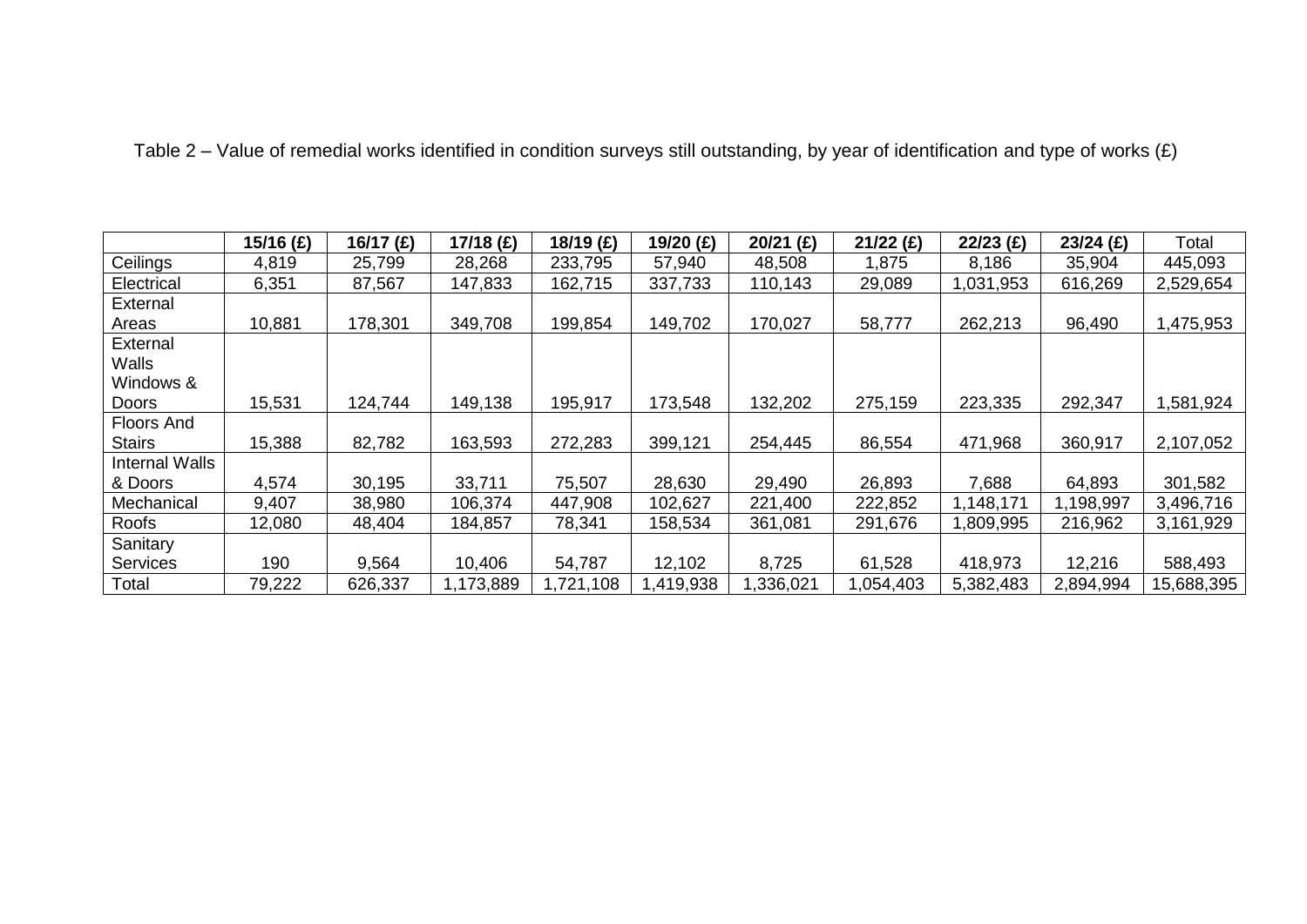- 14.The new planned maintenance schemes recommended for inclusion in the 2021/22 programme of work total an estimated £2.342m, plus the £0.658m held for emergencies. The priority schemes are shown at Appendix C.
- 15. As far as we are aware none of the schools on the list are planning to convert to Academy status. However, if a decision is taken by a school to convert to Academy status, prior to commencement of any approved maintenance work, and before a contract is committed, then the work will be reviewed and where appropriate, removed from the list. When schools convert to Academy status, building maintenance responsibility for those academies transfers to the academy itself and the Council's capital funding allocation correspondingly reduces. That funding is transferred to the ESFA who funds academies direct.
- 16.For the past 15 years the Council has also had a programme to replace old mobile and pratten classrooms with new permanent extensions. At the start of this programme there were over 300 such "temporary buildings" in Wiltshire schools. There are still 19 pratten classrooms in maintained schools which were added just after World War II. There are also 67 mobiles remaining, which will reduce to 60 once projects that are already approved have completed. This includes the replacement of 6 mobile classrooms at Holbrook Primary School. Many of the mobiles and prattens have reached the end of their intended lifespan and some are now beyond repair and require replacement.
- 17.Of the remaining mobiles and prattens, 53 have been classified as requiring replacement within the next 5 years. These buildings were only ever intended to be temporary and have reached the end of their intended lifespan. To replace these 53 mobiles and prattens would cost approximately £25m. At present, approximately £850k of the school condition funding is used every year on these replacement projects. Over the next 5 years this will enable only 9 out of the 53 mobiles and prattens to be replaced.
- 18. With a significant maintenance backlog and the rising cost of materials, there is no possibility of using more of the maintenance funding to replace the mobiles and prattens. Most schools are using these very old mobiles and prattens every day as main classroom spaces and these need to be prioritised for replacement. A bid for additional Council capital funding was submitted in late 2021 to obtain further funding to extend this programme of mobile and pratten replacements before these buildings fail completely. Full Council at its meeting on 15 February 2022 will be asked to approve £3m of Council funding for this purpose. As there is currently a declining birth rate, only schools where there is a forecast need for the places to remain would be prioritised. In some cases, it may be possible to replace a double mobile block with just a single classroom extension.

#### **Overview and Scrutiny Engagement**

19.There has been no Overview and Scrutiny engagement as the funding allocated in this report is either ringfenced grant or Section 106 funding which must be spent in accordance with the terms stated in each Section 106 agreement. The Children's Select Committee is regularly informed of DfE changes and the implications with regards to funding for schools.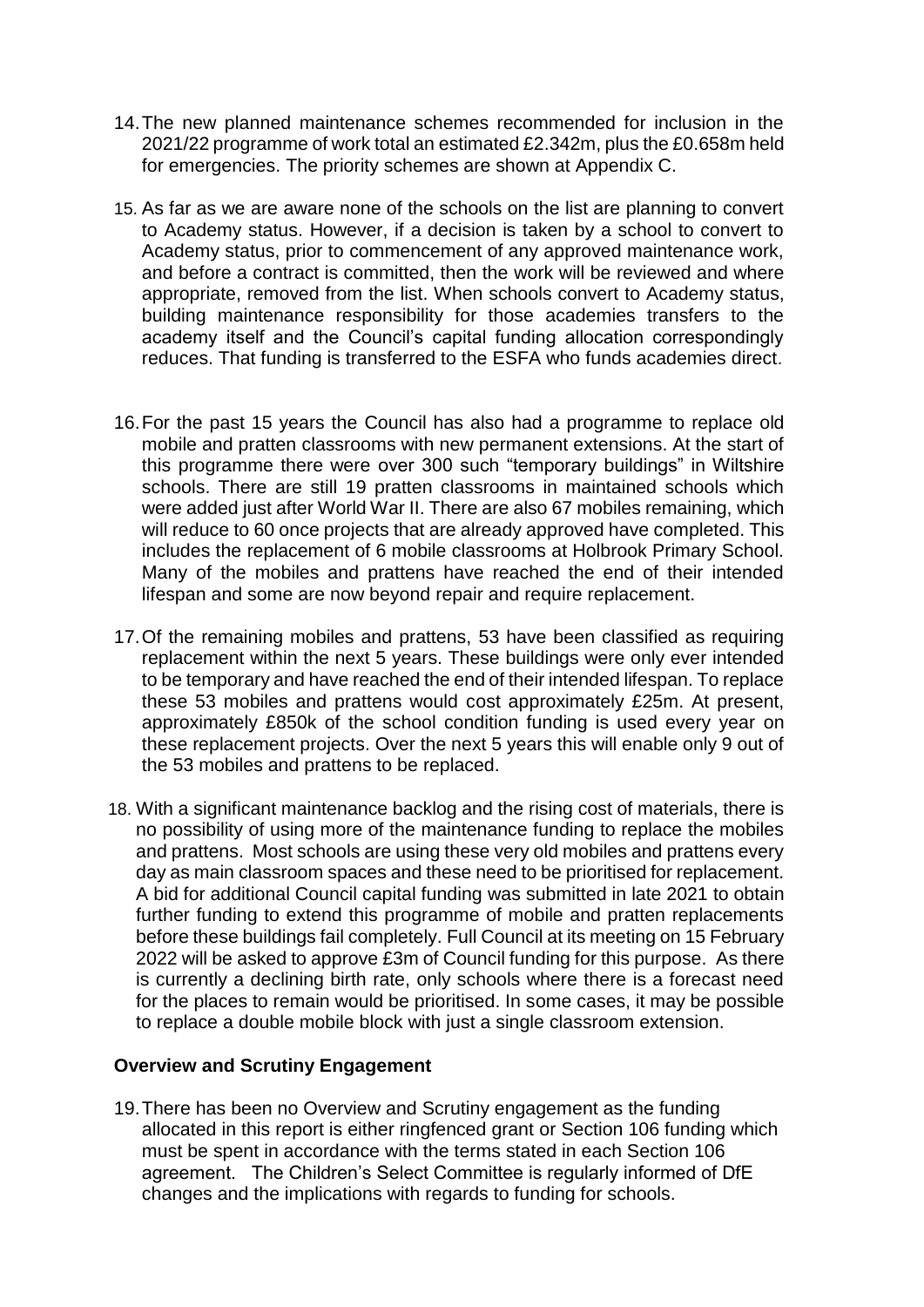# **Safeguarding Implications**

20.All school projects are designed to ensure that schools provide safe and secure places for children and young people in the immediate community. Additionally, some condition related projects relate to replacing security fencing in schools to ensure children are safeguarded. If a decision was taken not to extend a school to meet demand in a local area then there is a risk that young people would need to be transported to schools a long distance from their locality leaving them more vulnerable due to the distance they are from home.

# **Public Health Implications**

21.The development of quality school buildings and site infrastructure will provide a range of sports facilities for pupils, students, staff and the local community including dedicated sports halls, primary activity halls, hard games courts and grass pitches. The investment in school sites provides the opportunity for young people in the community to participate in sports and thereby promote healthy behaviours and practices in the population. There is significant evidence of the benefits of a good education on health and wellbeing outcomes throughout the lifecourse and improvements made to facilities aid this.

## **Procurement Implications**

22.Responsibility for commissioning approved capital building projects rests with the Council's Property Services Team. Responsibility for approving related procurement activity rests with the Corporate Procurement and Commissioning Board (the Board). This report is about a series of procurement of works contracts to deliver school place capacity and improve school buildings. The service will adhere to corporate governance by providing the forward plan to the Board, identifying options for their procurement and seeking approval of the recommended route(s) to market.

The range of routes to market has three real options: one-off tender exercises managed and advertised entirely within Wiltshire Council; use by call down of pre-existing framework contracts for building services, these frameworks already being put in place by Property Services/SPH; use of existing frameworks that have been put in place by external organisations such as the Eastern Shires Purchasing Organisation, or the Yorkshire Purchasing Organisation. The choice depends on the nature and extent of the works required. Whichever approach is chosen it will be compliant with procurement legislation.

# **Equalities Impact of the Proposal**

23.Through detailed planning and effective design, officers continue to ensure that all accommodation improvements promote and deliver equality of opportunity and access to facilities.

The Equalities Act 2010 states that reasonable adjustments must be taken into consideration in design. By adopting compliant design principles, and ensuring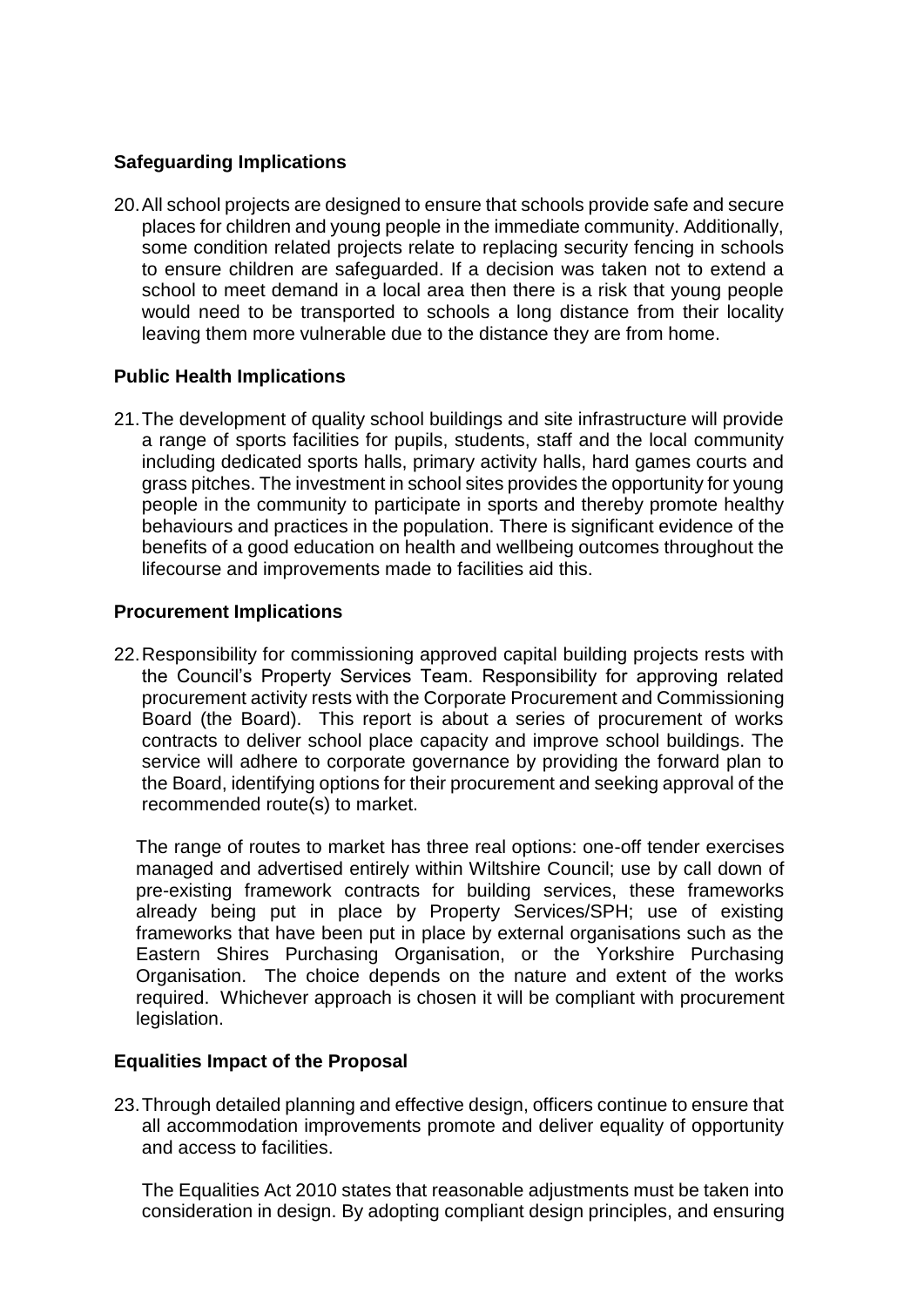all schemes meet Building Regulations it should be possible to eradicate disability access difficulties and discrimination in new school buildings. This will be a fundamental objective of any rationalisation and/or expansion works carried out at existing school properties.

The Local Authority has a duty and responsibility to provide sufficient school places both in terms of mainstream and specialist provision to meet demand arising from all areas of the community including in response to inward migration. The programme of work has also considered the needs arising from military moves into the County.

# **Environmental and Climate Change Considerations**

24.The council has declared a climate emergency, committed to becoming carbon neutral as an organisation by 2030. Whilst this does not include schools, the ambition is also to seek to make the whole of Wiltshire carbon neutral too. The Council has promoted the Let's Go Zero campaign to Wiltshire schools and held virtual information sessions on carbon reduction for Headteachers and Governors.

It is important to note that the Council only maintains 40% of the school estate. The remaining 60% of schools are either Academies or Voluntary Aided schools, where the Diocese is the landlord. Whilst we can encourage and support all schools to seek grant funding to reduce the carbon footprint of their buildings, the Council receives no capital funding to make adaptations to these categories of school nor does it have any control over decision making.

25.In the 40% of schools which are maintained by the Council, we are committed to reducing carbon emissions through innovation and new greener technologies available on the market. With the maintenance projects at schools this is being achieved through the installation of LED lighting, energy saving heating solutions and the application of warm roofs when replacing old flat roofs to increase the thermal values of each.

In recent years new school schemes have been designed to meet BREEAM 'Very Good' and the design process has provided opportunities for improved energy efficiency and minimised the associated lifetime carbon emissions. The two new primary schools completed in 2020 incorporated the below:

- LED lighting throughout, both internal and external
- Photo Voltaic Panels
- Smart lighting on PIR controls
- Passive ventilation louvers which can be left open so that the building can naturally cool overnight whilst also being secure
- Control systems on the heating which enables zoning and management of temperatures
- Exposed soffits to help with overnight cooling
- High performance windows to achieve low U values
- Thermal modelling to understand how the building would perform throughout the year.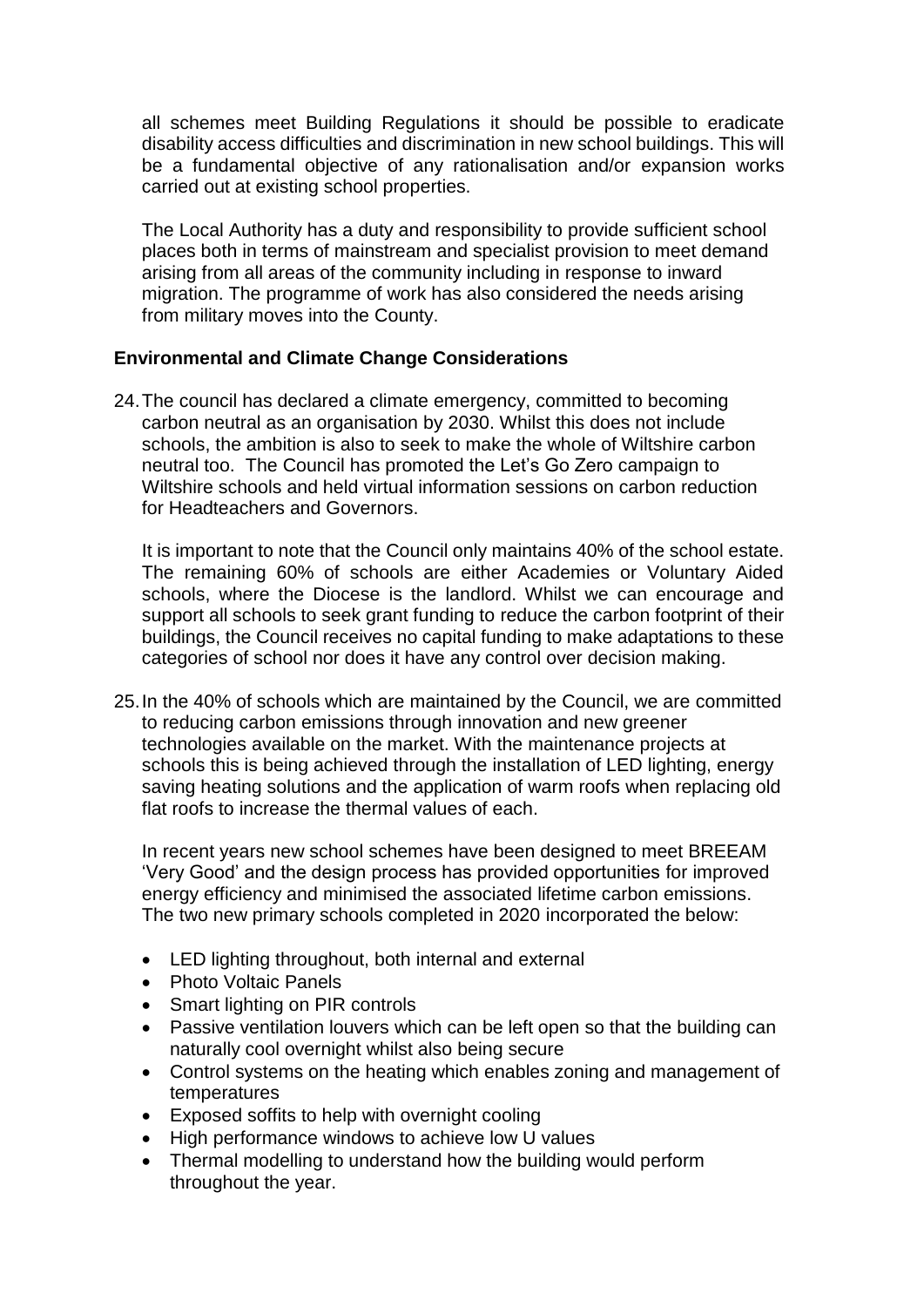In future, new schools will be designed and built to be carbon neutral although it must be recognised that this will significantly increase the cost of providing new schools. The national Education Building Development Officers Group, on behalf of all Local Authorities, have asked the DfE to increase capital grant funding for school maintenance to enable greater investment in greener technologies but no decision has been announced to date.

#### **Risks that may arise if the proposed decision and related work is not taken**

26.The Cabinet has approved the School Places Strategy 2017-2022 which identified the need for additional school places across Wiltshire. If this updated capital investment programme is not approved, then there is a risk that the Council will not be able to meet its statutory obligations to provide sufficient school places for children resident in Wiltshire.

Capital funding has been allocated by the Department for Education (DfE) based on the annual SCAP return data which identifies current school capacity and projected future numbers of pupils, for the purpose of delivering additional school places (basic need). The Council must report annually on how this funding is being spent. If this funding is not allocated to deliver school basic need schemes there is a financial risk that this funding will not be made available to the Council in the future. The same applies to funding allocated for school maintenance and condition works.

The Council, in its capacity as Landlord, has a responsibility for managing its sites and building assets efficiently and to ensure all school buildings under its control (community, voluntary controlled and foundation) are maintained appropriately. If these assets are not maintained, then there is an increasing risk to health and safety of users as buildings fall into disrepair and increasing costs when more extensive work is required to make sure buildings remain operational.

## **Risks that may arise if the proposed decision is taken and actions that will be taken to manage these risks**

27.It is important that the Council meets its statutory duty to provide sufficient school places and this programme of work will ensure that places are provided in locations where they are needed and delivered in a timely way. There is a financial risk however that costs could increase and exceed the funding envelope agreed. Note that current pressures in the building materials and labour market make this a greater risk than at previous times. To mitigate this, project briefs and specifications will be in line with policy and the project management and design teams will ensure that where possible, value engineering exercises are undertaken to reduce costs and keep within budget.

There is a risk that projects could be delayed due to unforeseen circumstances. Project managed timelines will be closely monitored on a monthly basis to avoid slippage where at all possible.

There is a risk that a school project, predominantly funded by S106 contributions, is procured and subsequently the developer goes into liquidation.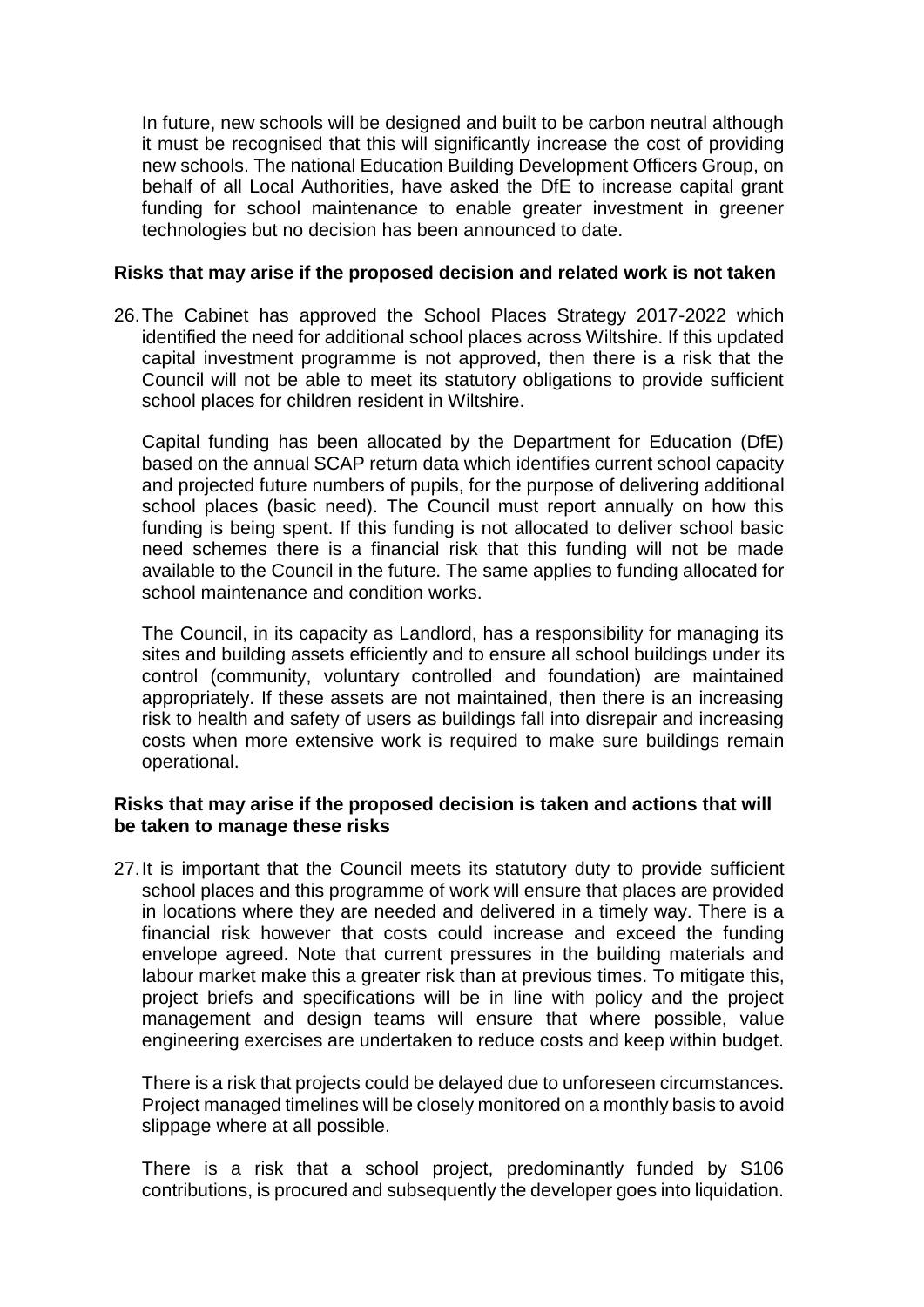Therefore, when phased S106 payments are agreed, the Council requires a bond to be provided at the developers cost to secure the funds

Many schools have already converted, or are in the process of converting, to Academy status. There is a risk that an academy may not want to expand its places to meet additional demand in an area. The Council will work in partnership with all providers to ensure that expansion projects to provide additional places can be delivered in a timely way to support all communities.

In view of the recent increase in construction prices and materials and uncertainty around the future rates of inflation, there is risk that all projects not yet tendered could increase in price. DfE funding for basic need is provided on a cost per place basis so future grant should also rise accordingly and this will enable us to prioritise future schemes. Our Section 106 cost per place requirements will also increase in line with inflation.

#### **Financial Implications**

28.The funding allocations for basic need and maintenance works in schools are shown in table 1 above. Funding announcements have not yet been made for 2022/23 onwards. Should funding be reduced the maintenance programme would be scaled back appropriately.

In addition to formula allocations, the School Capital Programme is supported by S106 developer contributions allocated to location specific schemes and where appropriate CIL funding secured from major developments.

To ensure the local authority fulfils its statutory duty to provide sufficient school places to meet demand both in terms of mainstream and specialist provision the Council is supplementing school maintenance funding and providing funds to improve access and inclusion.

In light of the risks around increased prices, scheme prioritisation and monthly budget monitoring will continue to ensure that future works are affordable.

## **Legal Implications**

29.Wiltshire Council in the exercise of statutory duties and obligations is required to undergo a continuous programme of monitoring and review in accordance with the Wiltshire School Places Strategy and Implementation Plan 2017-2022.

The School Capital Programme 2022-2027 report does not present immediate legal issues over and above the implementation, monitoring and due diligence obligations associated with the exercise of statutory powers.

Where it is proposed, the Council will carry out construction works to foundation, academy or voluntary controlled school sites, the Council will need to ensure that legal arrangements are in place to secure access to the site for the construction team before the Council enters into any contracts for the works.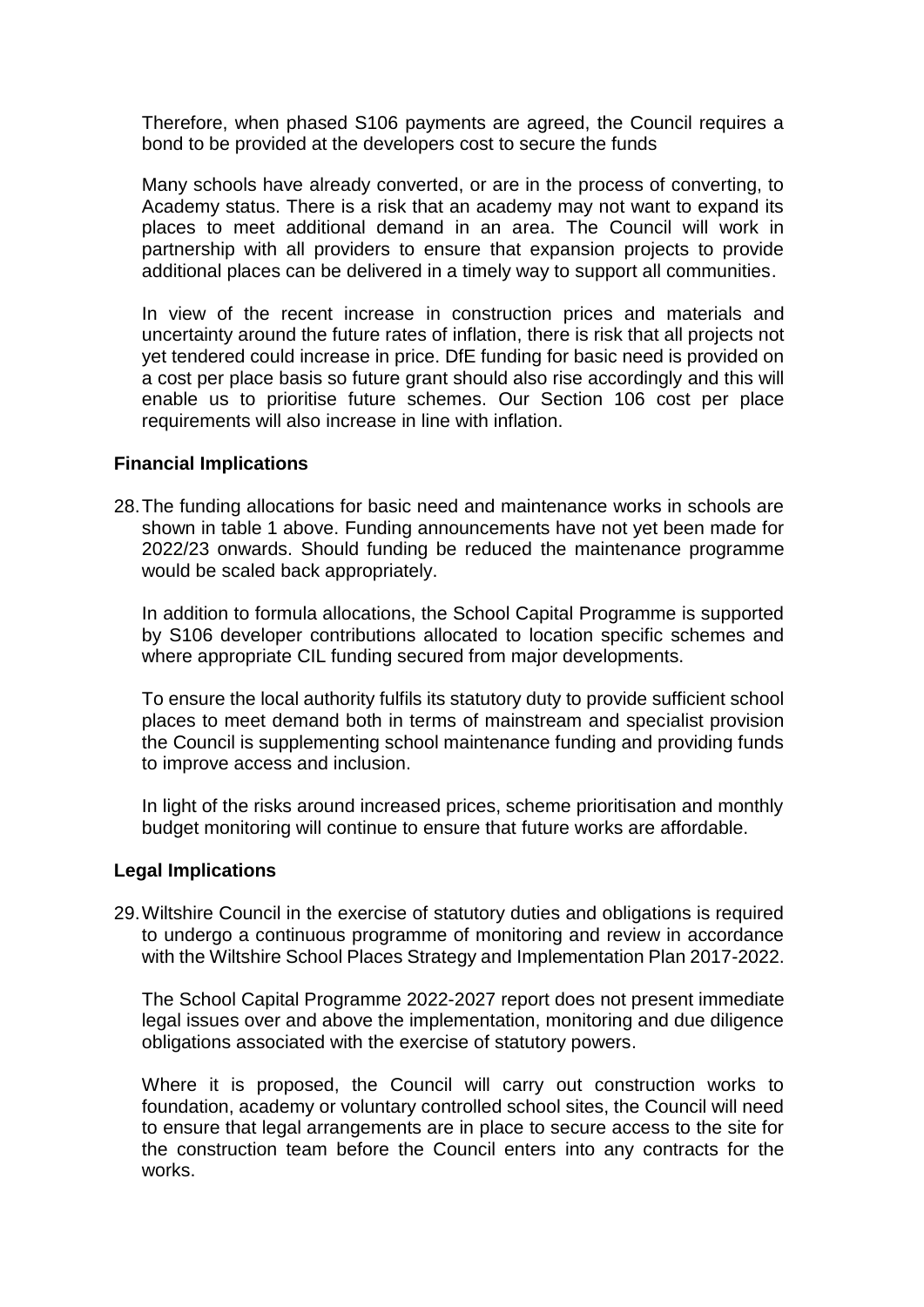Depending on the land ownership and the status of the school site, the Council may be required to transfer school land to the governing body pursuant to the provisions of the School Standards and Framework Act 1998.

Any proposed construction works will be subject to Legal Services working with the Strategic Assets and Facilities Management team to assist with the carrying out a full due diligence exercise of the site to identify any site constraints which would have an impact on the proposed works, for example, any rights of way across the site or covenants restricting use of the land.

# **Workforce Implications**

30.None identified.

# **Conclusions**

31.The Council has a statutory duty to provide and maintain sufficient high-quality school places to meet the demand arising across Wiltshire, whether from demographic or population change, housing developments or military movements. The Cabinet has approved the Wiltshire School Places Strategy and Implementation Plan 2017-2022 which clearly identifies the priorities for capital investment in the short, medium and longer term and this proposed Schools Capital Investment Programme will enable the priority works to be progressed.

# **Proposal**

32.

- i. To note the progress of previously approved schemes as at Appendix A.
- ii. To approve the new schemes subject to planning approvals and completed S106 agreements as at Appendix B.
- iii. To approve the Schools Capital Maintenance Work totalling £3.0m for 2022/23 as at Appendix C.
- iv. To authorise the Director of Education and Skills to invite and evaluate tenders for the projects described in this report, and, following consultation with the Cabinet Member, to award the contract for the project (subject to approval of any necessary statutory proposals) and to authorise, in consultation with the Head of Estates and Development, in accordance with the relevant scheme of sub-delegation (under Part 3 Section D1 of Wiltshire Council's constitution), the acquisition of all land (and the completion of any legal documentation) reasonably required in order to facilitate the Schools Capital Investment Programme.

## **Reason for Proposal**

33.The Council has a statutory duty to provide sufficient high-quality school places to meet the demand arising across Wiltshire, whether from demographic or population change, strategic housing development growth or military moves. The approved Wiltshire School Places Strategy and Implementation Plan 2017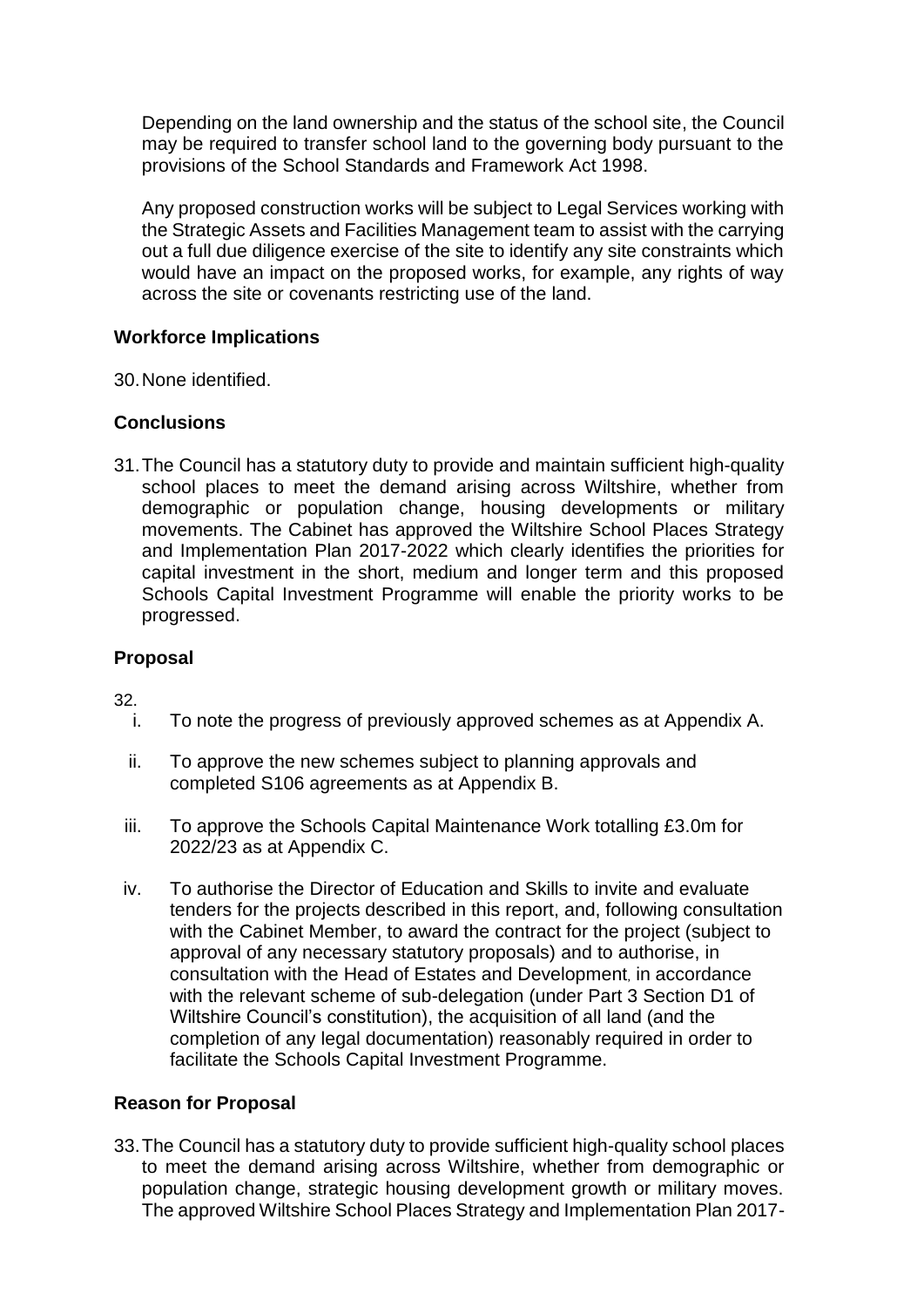2022 which is kept under review, clearly identifies the priorities for capital investment in the short, medium and longer term and directly informs this updated Schools Capital Programme. The Council also has landlord responsibilities for the effective management and maintenance of the schools' estate (schools for which it remains responsible) and the investment programme will enable urgent and priority repairs and maintenance projects to proceed.

| <b>Helean Hughes</b>  | <b>Director Education and Skills</b>                                                                         |
|-----------------------|--------------------------------------------------------------------------------------------------------------|
| <b>Report Author:</b> | <b>Clara Davies</b><br><b>School Place Commissioning Lead</b><br>clara.davies@wiltshire.gov.uk, 01225 713872 |
| Date of report        | 1 February 2022                                                                                              |

# **Appendices**

Appendix A – Progress report on previously approved schemes

Appendix B – Proposed new capital schemes requiring approval (nonmaintenance)

Appendix C – Proposed schools planned maintenance programme 2022/23

## **Background Papers**

The following documents have been relied on in the preparation of this report:

- Wiltshire School Places Strategy 2017-2022
- Schools Capital Investment Programme 2016-2019 Report Nov 2015
- Schools Capital Programme 2017-2020 Report Jan 2017 and Update Report July 2017
- Schools Capital Programme 2018-2021 Report Jan 2018
- Schools Capital Programme 2019-2024 Report- Feb 2019
- Schools Capital Programme 2020-2025 Report Mar 2020
- Schools Capital Programme 2021-2026 Mar 2021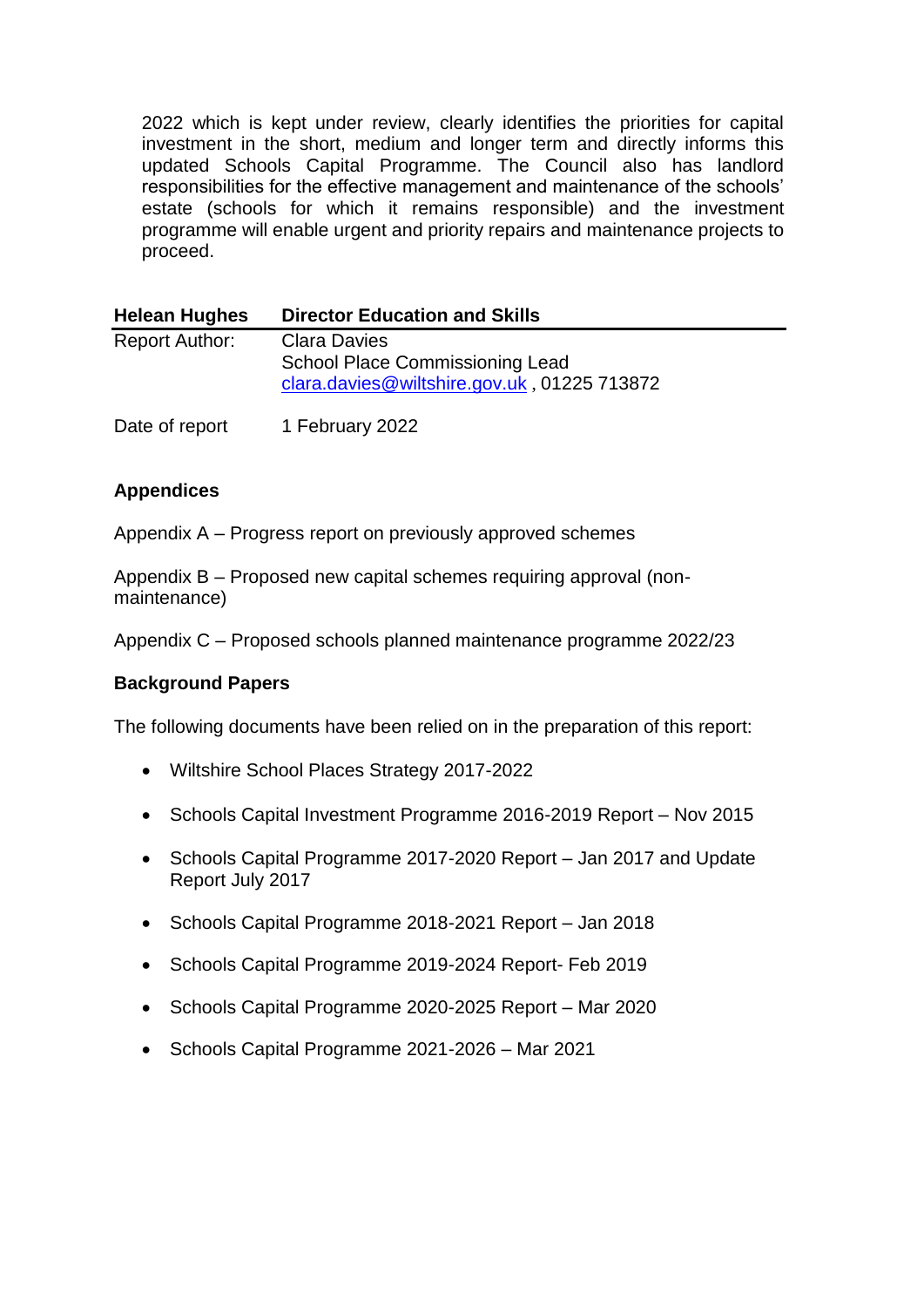# **Appendix A**

#### **School Capital Programme (previously approved schemes) Progress Report – Projects reported as completed in previous years have been removed.**

| <b>School</b>                                       | Project                                                            | <b>Status</b>                                                                 |
|-----------------------------------------------------|--------------------------------------------------------------------|-------------------------------------------------------------------------------|
| <b>Primary</b>                                      |                                                                    |                                                                               |
| Lea and Garsdon Primary                             | Expansion by 0.5FE                                                 | In construction                                                               |
| St Bartholomew's Primary,<br><b>Wootton Bassett</b> | Expansion to 2FE                                                   | Complete                                                                      |
| <b>Bitham Brook Primary School</b>                  | Expansion to 2FE                                                   | In construction                                                               |
| Mere Primary School                                 | Conversion of former children's<br>centre to school accommodation  | Due to commence summer<br>2022                                                |
| <b>Wootton Bassett Noremarsh</b><br>Junior          | Provision of mobile to<br>accommodate large intake in<br>Sept 2021 | Complete                                                                      |
| <b>Forest and Sandridge Primary</b>                 | Expansion to 2.5FE                                                 | Design underway                                                               |
| <b>Holt Primary School</b>                          | Expansion to 1FE                                                   | Design underway                                                               |
| Pathfinder Way, Melksham                            | New Primary School (approval<br>to commence design only)           | Design to be commenced<br>2022                                                |
| <b>Secondary</b>                                    |                                                                    |                                                                               |
| Royal Wootton Bassett                               | Expansion by 120 places                                            | Complete                                                                      |
| <b>Melksham Oak</b>                                 | <b>Expansion of Secondary School</b>                               | Complete                                                                      |
| Kingdown School                                     | Expansion by 300 places                                            | Design underway                                                               |
| <b>Abbeyfield School</b>                            | First phase of expansion to<br>provide 150 places.                 | Design underway                                                               |
| St Augustine's, John of Gaunt<br>and Clarendon      | Creation of additional places<br>funded by Section 106 funding     | Designs underway                                                              |
| Alternative Provision -<br>Trowbridge               | Creation of AP places at Hope<br>Nature Centre, Trowbridge         | In construction                                                               |
| Marlborough St Johns                                | Expansion by 40 places                                             | In construction                                                               |
| <b>Alternative Provision - North</b>                | Provision of AP places in the<br><b>North</b>                      | Not commenced to date                                                         |
| Projects to replace poor<br>quality accomodation    |                                                                    |                                                                               |
| <b>Preshute Primary</b>                             | Replacement of poor quality<br>temporary buildings                 | Complete                                                                      |
| <b>Holbrook Primary School</b>                      | Replacement of poor quality<br>temporary buildings                 | Design underway                                                               |
| <b>Studley Green</b>                                | Replacement of poor quality<br>temporary buildings                 | Not yet started due to<br>insufficient funding, design to<br>commence shortly |
| <b>Bishop Cannings Primary</b>                      | Replacement of poor quality<br>temporary buildings                 | Due to commence construction<br>in 2022. Funded by S106                       |
| Stonehenge School                                   | Replacement of Lower School<br><b>Block</b>                        | Due to commence construction<br>in 2022/23                                    |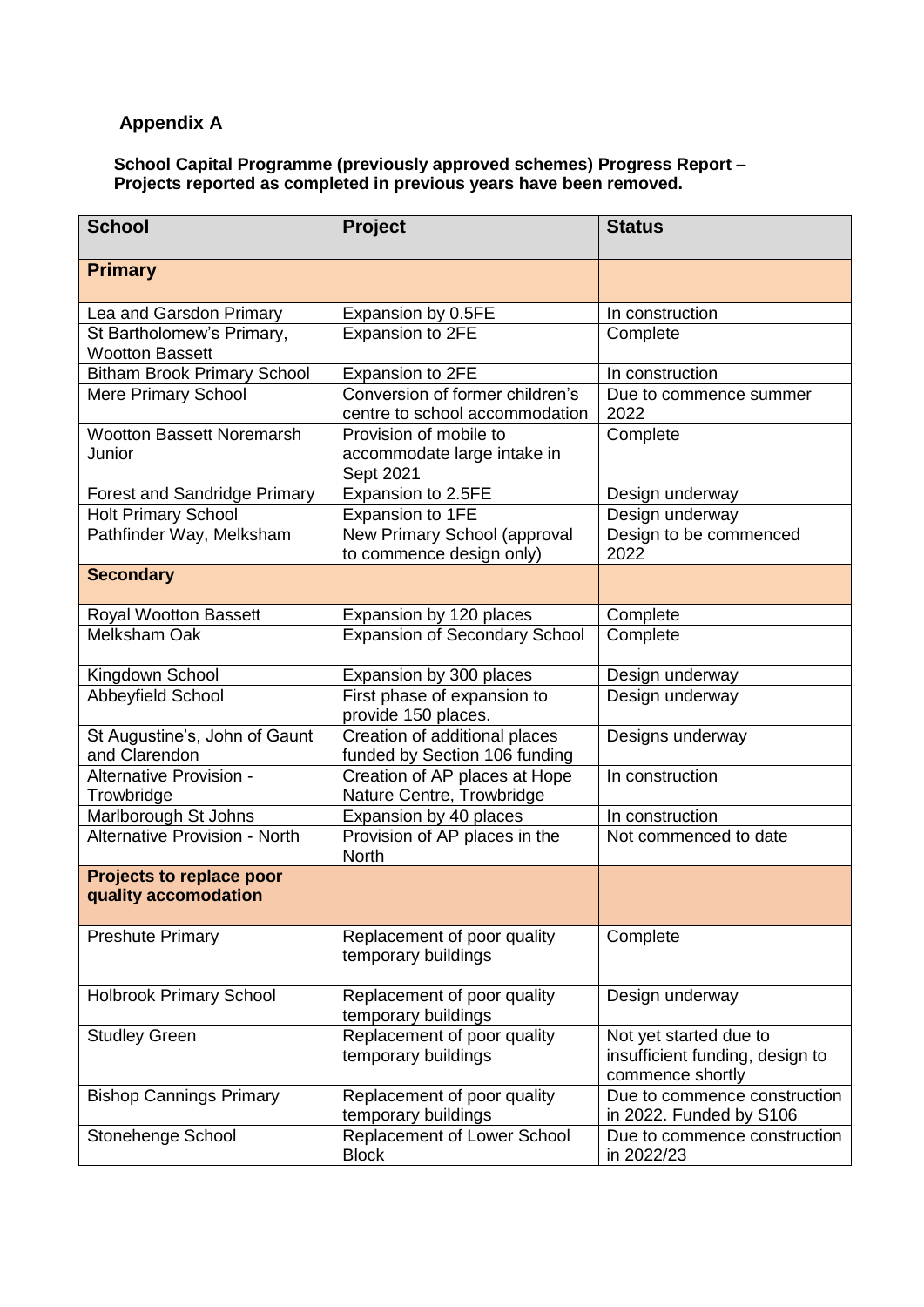# **Appendix B**

# **New School Capital Schemes (non-maintenance) – No additional Council funding is sought for these projects, approval is sought only to allocate existing funding as shown in Table 1 to the schemes below**

| <b>School</b>              | <b>Project</b>                                                                                                                                                                               | <b>Status</b>                 | <b>Cost Estimate</b><br>£m | <b>Requiring</b><br>Approval<br>£m                    |
|----------------------------|----------------------------------------------------------------------------------------------------------------------------------------------------------------------------------------------|-------------------------------|----------------------------|-------------------------------------------------------|
| <b>Holt Primary School</b> | Expansion of small 7 <sup>th</sup> class to make school<br>full 1FE, funded by S106. Project expanded to<br>include additional car parking, hard play area<br>and safeguarding improvements. | Design underway               | £0.6m                      | £0.4m (Section 106 of<br>£0.2m approved last<br>year) |
| St Nicholas School, Porton | Small expansion funded by Section 106                                                                                                                                                        | Not started                   | £0.12m                     | £0.12m Section 106<br>funding                         |
| <b>Mere Primary School</b> | Expansion of the school by 105 places.<br>Project approved by Cabinet in 2021 but<br>scope and costs have increased.                                                                         | Design underway               | £1.1m                      | £0.3m (£0.8m<br>approved previously)                  |
| Stonehenge School          | Replacement of Lower School Block with<br>large new block. Project approved in 2021 but<br>costs and scope have increased.                                                                   | Preparing tender<br>documents | £6m                        | £1.5 $m$ (£4.5 $m$<br>approved previously)            |
| Marlborough St John's      | Expansion to provide at least 40 places. To<br>be funded by S106                                                                                                                             | In construction               | £1m                        | £1m Section 106<br>funding                            |
| <b>Devizes School</b>      | Small expansion to be funded by Section 106                                                                                                                                                  | Design underway               | £0.32m                     | £0.32m Section 106<br>funding                         |
| Lavington School           | Small expansion to be funded by Section 106                                                                                                                                                  | Design underway               | £0.23m                     | £0.23m Section 106<br>funding                         |
| Springfield South          | Provision of mobile classroom to add<br>temporary places until new Free School<br>opens in Salisbury                                                                                         | Design underway               | £0.3m                      | £0.3m                                                 |
| <b>Total</b>               |                                                                                                                                                                                              |                               |                            | £4.17m                                                |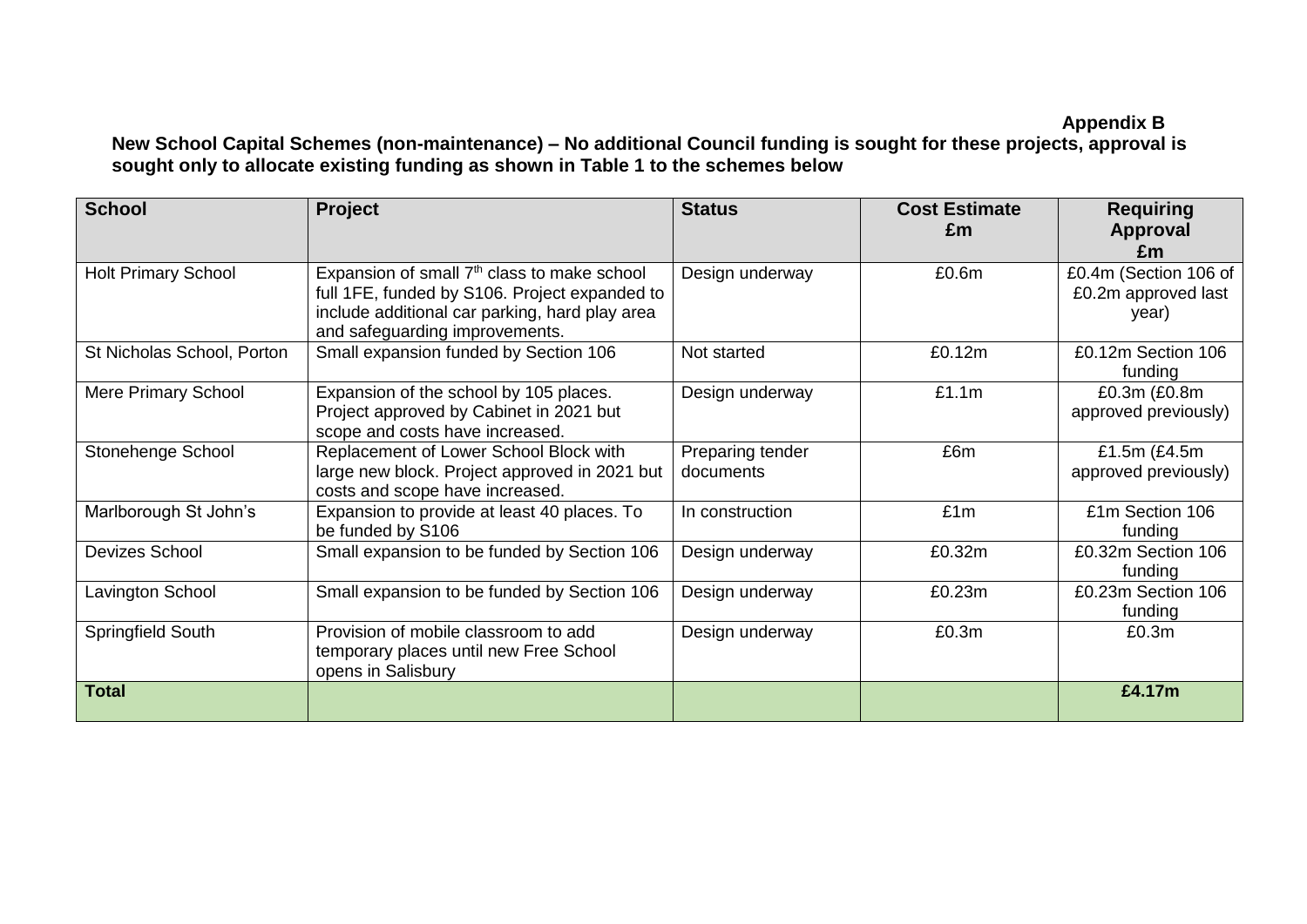# **Priority School Planned Maintenance Projects 2021-22**

Costs include direct fees and charges associated with work planned, including any necessary asbestos removal.

| nooooodi y dobootoo romovali.<br><b>School</b> | <b>Type of Maintenance Works</b>                         | <b>Est Cost</b><br>£ |
|------------------------------------------------|----------------------------------------------------------|----------------------|
| <b>Bratton Primary School</b>                  | Heating controls and fencing                             | 20,000               |
| <b>Devizes Downlands</b>                       | Windows and door framing                                 | 80,000               |
| <b>Nursteed Primary</b>                        | Window and door glazing, hot water<br>boiler replacement | 26,000               |
| <b>Holt Primary</b>                            | Fencing                                                  | 13,000               |
| <b>Silverwood Rowde</b>                        | <b>Structural works</b>                                  | 9,000                |
| Silverwood Trowbridge                          | Roof replacement                                         | 75,000               |
| <b>Southwick Primary</b>                       | Boiler and heat distribution, window and<br>door framing | 120,000              |
| <b>Hilperton Primary</b>                       | Fencing                                                  | 15,000               |
| <b>Newtown Primary</b>                         | Roof replacement, window and door<br>replacements        | 235,000              |
| <b>Studley Green Primary</b>                   | Drainage                                                 | 15,000               |
| <b>Minster Primary</b>                         | Fire alarm upgrade                                       | 6,000                |
| <b>Bitham Brook Primary</b>                    | Roof covering                                            | 11,000               |
| <b>Westbury Infants</b>                        | Floor screed, window and door<br>ironmongery             | 52,000               |
| <b>Matravers School</b>                        | Boiler replacement                                       | 140,000              |
| Westwood with Iford<br>Primary                 | Roof replacement, drainage, floor screed,<br>fencing     | 150,000              |
| <b>Box Primary</b>                             | Window and door framing                                  | 40,000               |
| Brinkworth Earl Danby's<br>Primary             | Roof replacement                                         | 45,000               |
| <b>Broad Town Primary</b>                      | Drainage                                                 | 6,000                |
| <b>Priestley Primary</b>                       | Roof covering, heat source equipment                     | 9,000                |
| <b>Redland Primary</b>                         | Roof replacement                                         | 76,000               |
| <b>Crudwell Primary</b>                        | Heat source and distribution                             | 20,000               |
| <b>Hullavington Primary</b>                    | Roof replacement                                         | 125,000              |
| <b>Lacock Primary</b>                          | Fire alarm upgrade                                       | 6,000                |
| <b>Langley Fitzurse Primary</b>                | Roof replacement                                         | 90,000               |
| Lyneham Primary                                | Roof replacement                                         | 80,000               |
| <b>Preshute Primary</b>                        | Window and door framing                                  | 9,000                |
| Longleaze Primary                              | Roof replacement                                         | 200,000              |
| <b>Amesbury Primary</b>                        | Fire alarm, paving                                       | 2,000                |
| Amesbury Stonehenge                            | Lighting, fencing                                        | 100,000              |
| <b>Dinton Primary</b>                          | Lighting                                                 | 25,000               |
| <b>Ludgershall Primary</b>                     | Roof replacement                                         | 70,000               |